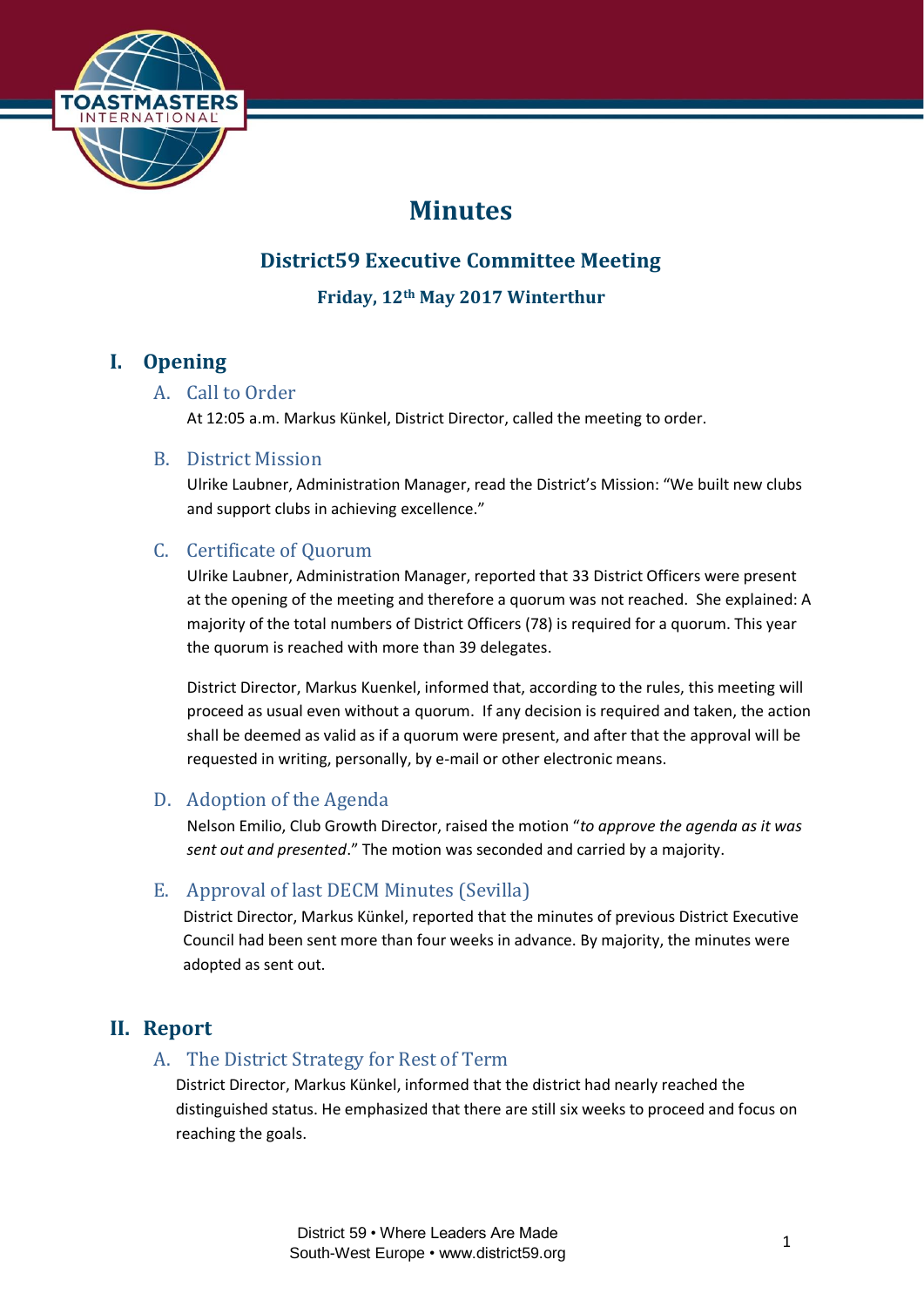#### B. Program Quality Report

Ana-Isabel Ferreira, Program Quality Director, reported on the progress on the communication and leadership awards made during 2016-17 and compared it with last year. According to her, the Youth Leadership Program gains growing awareness across divisions.

## C. Club Growth

Nelson Emilio, Club Growth Director, informed that the district consists of 236 clubs as of today. 238 clubs are needed to reach distinguished status. Some clubs did not pay their dues, so that the payments of clubs had dropped. He requested and motivated the District Officers to help the clubs in using the current tools to understand the situation of their clubs. The link for this tool is:

[https://drive.google.com/open?id=1bMjNecmWTr1OGIwNoyhsYeXdgG-4HZbqEren\\_sCaLXY](https://drive.google.com/open?id=1bMjNecmWTr1OGIwNoyhsYeXdgG-4HZbqEren_sCaLXY)

He mentioned number on prospective clubs. Nelson Emilio reinforced that the district officers should keep an eye on corporate clubs' situation and shared information which actions can be undertaken to make them stronger.

#### D. Public Relations Report

Francesco Fedele, Public Relations Manager, informed that a live streaming will be again in place during the conference. He informed that with the upcoming split of the district the challenges for the IT would be rather high. IT staff is needed to support the district homepage as well as Easy Speak. The district supports the countries' website, and if help is needed, they should reach out to him directly. To promote PR within the district, he presented the new PR contest for the next weeks. He asked all Officers to visit the Video Corner during the Conference to create a PR Video on their role and/or their success and use it to spread the word in their divisions.

#### E. Financial Report

Zukhra Abdumalikova, the Finance Manager, reported that the financial situation of the district is very good. She showed that the revenues were higher than the forecast and in the same time the expenses are behind the estimations. She asked all District Officers to submit their expenses by 10th of June. Expenses for travel, accommodation, COT, Division Conferences, TLI, etc. would be reimbursed with a proof of payment and according to the budget. Special budgets for marketing or training must be approved by CGD, Nelson Emilio, upon specific request.

Zukhra Abdumalikova motivated all Division and Area Directors to inform their successors how to use the budget of the district.

#### F. Alignment 2017/2018: Proposal for DCM

Sara Magalhaes, Alignment Committee Chair, stated that there were few changes upon the alignment report for Division D, K and M, as compared with the version sent out.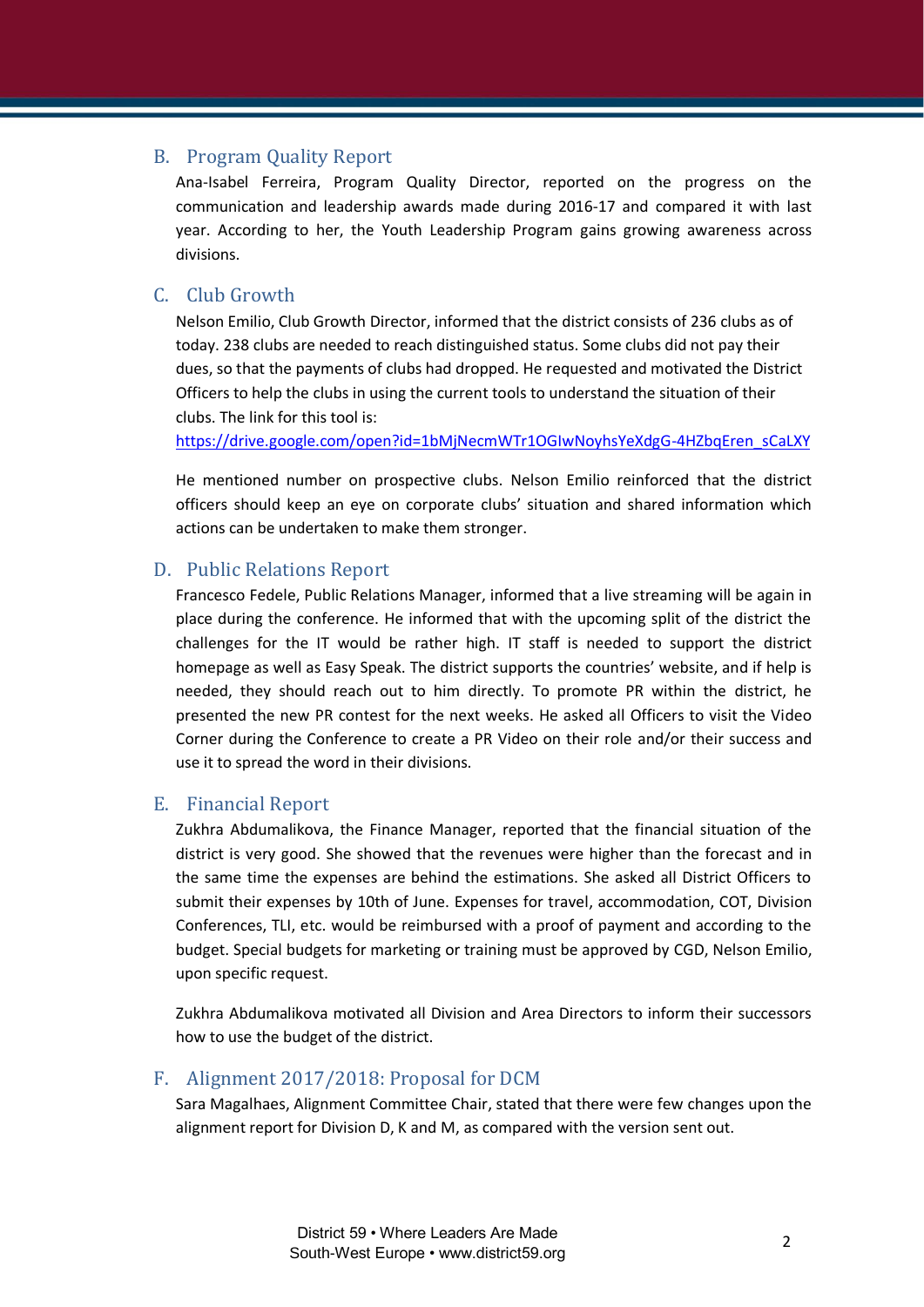- Emilia Fossati, Division K Director, made a point of information to inform on additional changes for K1.
- Angela Saxby, Division E Director, made a point of information to inform on a new club chartered in E3.
- Sara Magalhaes, informed, that changes are going to be included and they will be shown at the DCM on 13<sup>th</sup> May.

**Motion:** *"Approve the realignment as presented"***.**

Aires Marques, Area Director J1, raised a point of information asking if minor changes to the alignment can still be done. District Director, Markus Künkel, replied that the team consisting of Sarah Magalhaes, Nelson Emilio, and District Director would decide upon new changes if needed.

Robert Johnston, Area Director A5, raised an amendment to the motion "*We recommend that DECM accepts the alignment 2017/2018 as presented with the corrections outlined during the discussion in the DECM*." Uta Bunde, Division A Director, seconded it.

Voting results on the amendment: In favor: majority; against: none; abstentions: 1. The amendment was carried by a majority.

Voting results on the main motion:

In favor: all; against: none; abstentions: none. The motion was carried unanimously.

#### G. DLC Report

Marike Dijksterhuis, District Leadership Committee Chair, reported on the process of finding new district officers. In her team, each division was represented by one member. She informed that slight changes occurred as two area directors and one division director candidates withdrew their candidacy last minute for personal reasons.

# **III. Division Reports**

### Division Reports

1) Division Success Plans were presented according to the agenda, in a non-alphabetical order, "to see what the neighbour does", as Markus Künkel explained. All Division Directors were asked to show a short report on goals reached, lessons learned, best practices and their personal development.

Changes to the presenter are marked below with an\*

- Division A- France, presented by Uta Bunde
- \*Division B- Belgium, presented by Em Ajogbe, (Area Director B1)
- Division C- Netherlands, presented by Chantale Evertsz
- Division D- Portugal, presented by Barbara Piedade
- Division L- Portugal, presented by Norberto Amaral